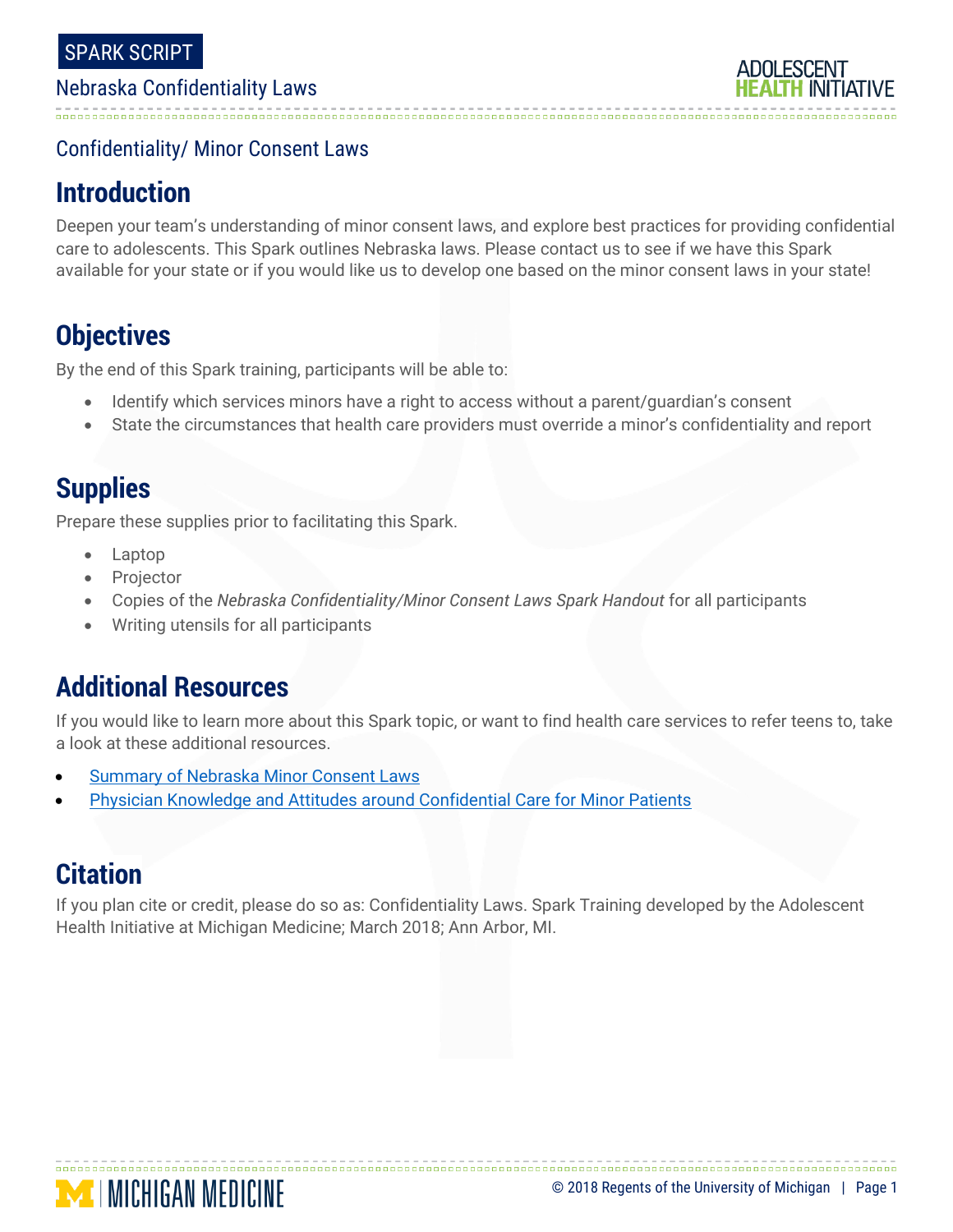

#### Nebraska Confidentiality Laws





# **Intro/Hook** (4 minutes)

## $\Box$  1 – TITLE SLIDE

Today we are going to do a 15-minute mini-training, also called a Spark. As youth-serving professionals, it is important that we understand adolescent confidentiality and minor consent. Each person here will have times where we need to know and comply with confidentiality laws, though it's different for our various roles. For each law and scenario, we discuss, please think about how it applies to your role. To get us started, let's review a case scenario.

### $\Box$  2 – CASE SCENARIO: SHAY

This is Shay who is 15. She is here today because of a sore throat. During her visit the clinician found out that she is concerned about having a STI. Shay says she is worried her mother will kick her out of the house if she knows Shay is sexually active. How does the right to confidentiality help or hurt Shay?

Give participants a moment to respond to the question on the slide. You may choose to have discussion here or just have people think about it.

**ED** Usually, not all of this patient information is available to everyone who comes into contact with her. When we know more details about a patient, does it affect how we feel about the patient's right to confidentiality? Even though we know the law says we need to respect teens' confidentiality, it can be challenging when we think parents should be involved. What can go wrong if we accidentally break confidentiality?

Have a couple of people respond briefly. Main point: If we don't follow the laws, it can have a negative impact on teens.

Many teens choose to include their parent or guardian in decisions about their health. For some teens, however, having the option of certain confidential services makes it more likely that they will seek care when they need it. For instance, a sexually active teen may be more likely to use contraception if someone tells the teen that they can get birth control without a parent or guardian's consent.

## **Key Concepts** (8 minutes)

**MENIGAN MEDICINE** 

اسي ا

## 3– IMPORTANT DEFINITIONS

Before we review the laws, it's important to recognize the difference between consent and confidentiality.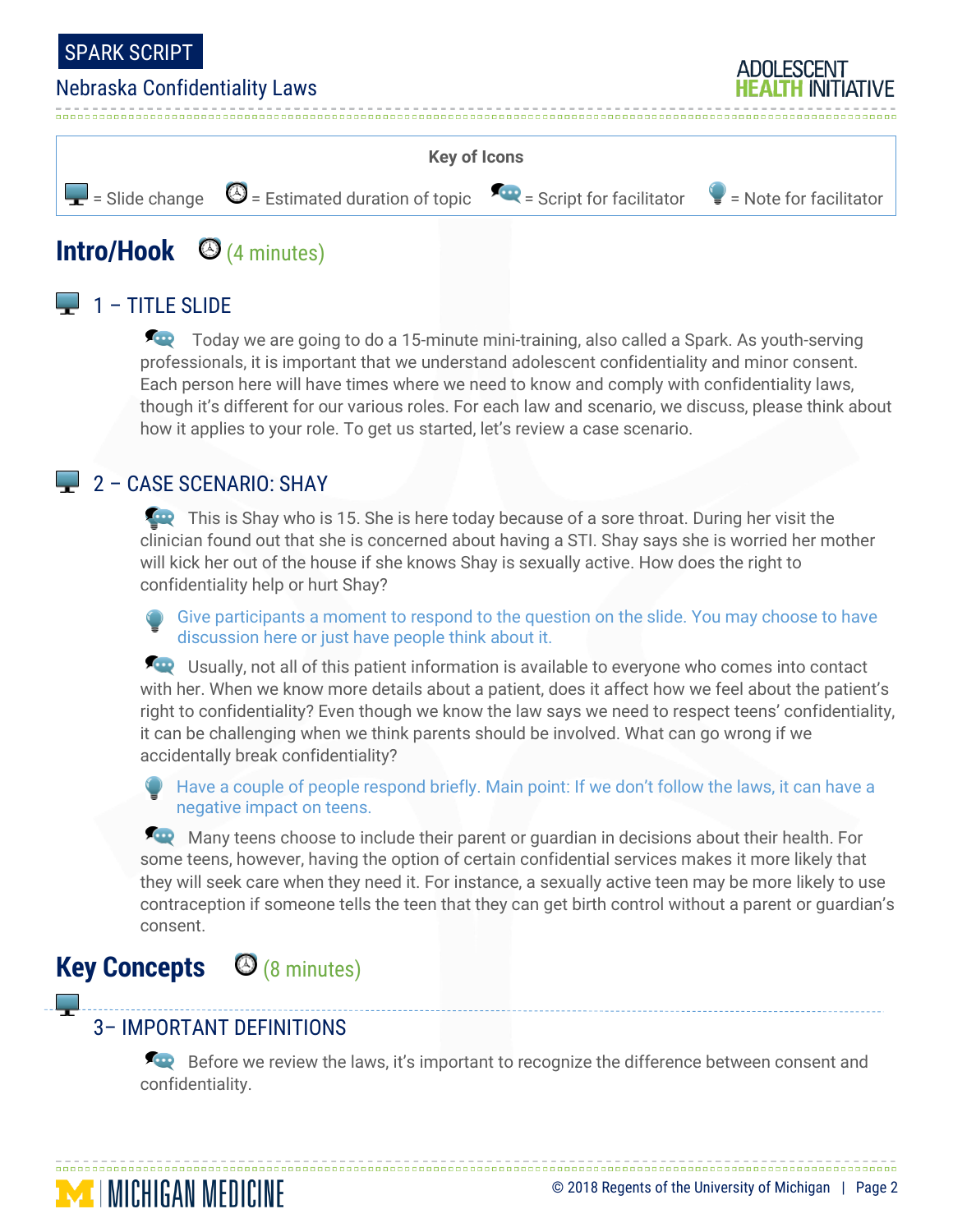### SPARK SCRIPT

#### Nebraska Confidentiality Laws

- **Consent** is permission to act. In general, a parent or legal guardian must give their permission or "consent" – before their minor child can receive a medical service. However, there are important exceptions where a minor can consent to their own care, without a parent's permission. We will discuss these exceptions today.
- **Confidentiality** refers to how health care providers and staff keep certain information private.
- **Consent does not equal confidentiality**.

- $\circ$  Even if a minor is allowed to consent to a service without a parent's permission, it does not necessarily mean that the provider is required to keep it confidential.
- $\circ$  So, laws can protect a minor's right to access a specific service, like contraception, but often, it's up to health care providers and staff to protect a minor's confidentiality.

#### 4 - NE LAW: PARENTAL CONSENT EXCEPTIONS

Let's review the laws and consider how we implement them here. As we see on this slide, a parent or legal guardian must provide consent on behalf of a minor (under age 19) before health care services are provided, with **several important exceptions**.

- Emergency care
- Care for independent minors who are living apart from parents and managing their own financial affairs; married OR in active military duty
- Specific health care services related to sexual health

**Pass out the "Nebraska Confidentiality/Minor Consent Laws" handout.** 

#### 5 – NE LAW: MINOR CONSENT

Here's a handout that explains Nebraska's confidentiality and minor consent laws. This slide also outlines the laws and can be a cheat sheet if you want to keep it handy. As we see here, patients under 19 have a right to the following **without** parental/guardian consent or knowledge:

- Pregnancy testing and prenatal care
- Birth control information and contraceptives
- Testing and treatment for STIs, including HIV.
	- It is important to note that parents/guardians remain financially responsible for STIrelated services.

Are there any questions?

#### $\Box$  6 – NF LAW: MINOR CONSENT

**For** Health care providers must receive a parent/guardian's permission for:

- Vaccines (including HPV)
- Mental health services and medications
- Substance use treatment
- Abortion except if…
	- A minor is age 18 -OR-
	- In cases of parental abuse/neglect –OR-
	- A court approved waiver is obtained.

Are there any questions?

| <b>MENIGAN MEDICINE</b> | © 2018 Regents of the University of Michigan   Page 3 |  |
|-------------------------|-------------------------------------------------------|--|